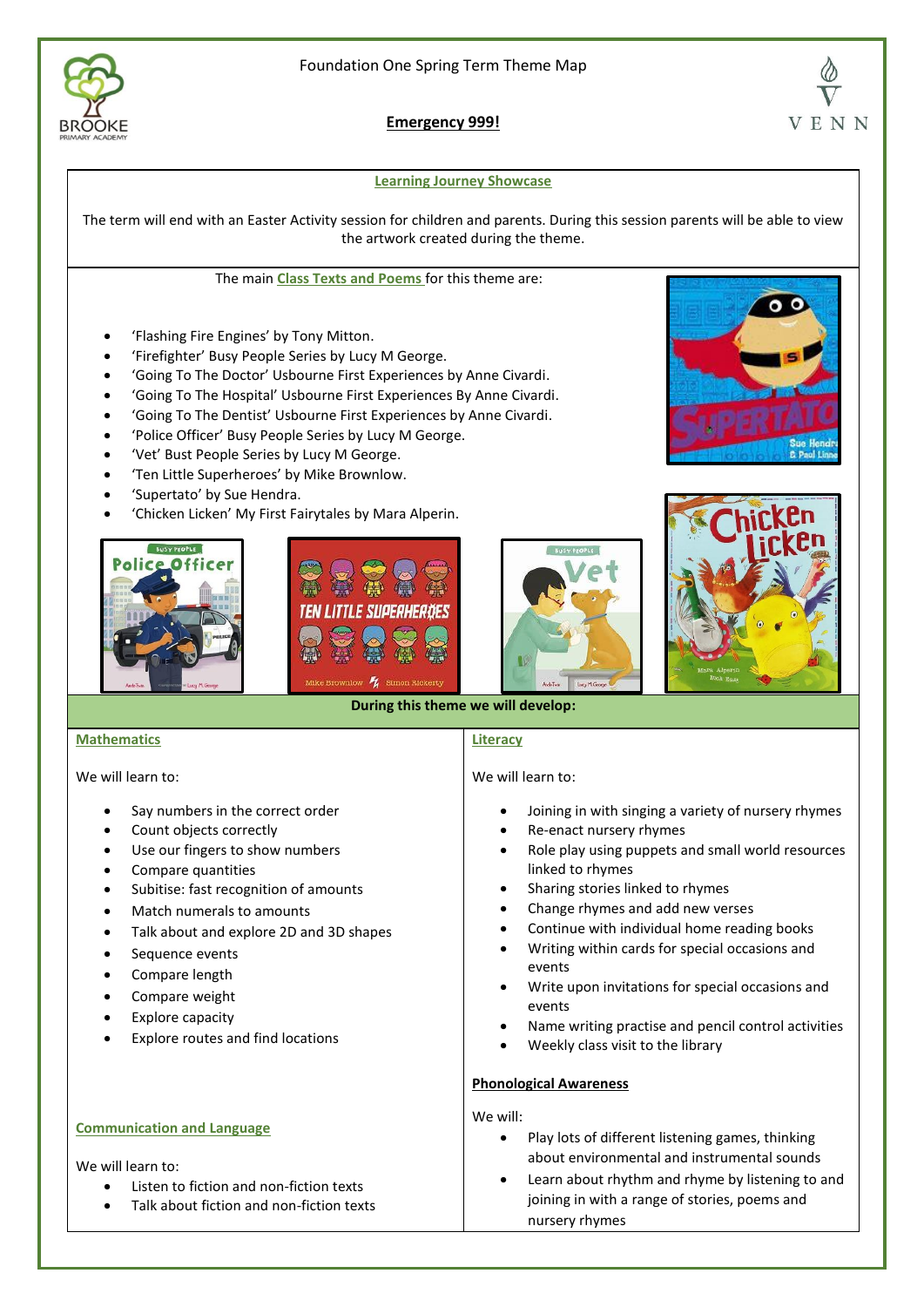



| 3ROOKE                                                                                                                                                                                                                                                                                                                                                                                                                                                                                                                                                                                                                                                                                                                                                                                                                                                                                                                                                                            |                                                                                                                                                                                                                                                                                                                                                                                                                                                                                                                                                                                                                                                                                      |
|-----------------------------------------------------------------------------------------------------------------------------------------------------------------------------------------------------------------------------------------------------------------------------------------------------------------------------------------------------------------------------------------------------------------------------------------------------------------------------------------------------------------------------------------------------------------------------------------------------------------------------------------------------------------------------------------------------------------------------------------------------------------------------------------------------------------------------------------------------------------------------------------------------------------------------------------------------------------------------------|--------------------------------------------------------------------------------------------------------------------------------------------------------------------------------------------------------------------------------------------------------------------------------------------------------------------------------------------------------------------------------------------------------------------------------------------------------------------------------------------------------------------------------------------------------------------------------------------------------------------------------------------------------------------------------------|
| Use language to share our feelings, thoughts, ideas<br>and experiences<br>Follow two step instructions<br>Use language within role play scenarios<br>Sing a large repertoire of songs and rhymes such as<br>'Five Little Firemen' and 'Miss Polly Had a Dolly                                                                                                                                                                                                                                                                                                                                                                                                                                                                                                                                                                                                                                                                                                                     | Learn about alliteration by listening to different<br>$\bullet$<br>stories and poems<br>Explore the different sounds we can make with our<br>$\bullet$<br>voices and bodies such as humming and clapping                                                                                                                                                                                                                                                                                                                                                                                                                                                                             |
| <b>Understanding The World</b>                                                                                                                                                                                                                                                                                                                                                                                                                                                                                                                                                                                                                                                                                                                                                                                                                                                                                                                                                    | <b>Personal, Social and Emotional Development:</b>                                                                                                                                                                                                                                                                                                                                                                                                                                                                                                                                                                                                                                   |
| We will learn to:<br>Understand different occupations<br>$\bullet$<br>Develop positive attitudes to differences in people<br><b>Explore forces</b><br>Use our senses to explore food<br>Understand that there are different countries in<br>the world<br>Care for living things<br>Respect our environment<br>Understand the life cycle of an animal (chicken)<br>Understand why some people celebrate Easter<br>We will also invite a person who works within an<br>Emergency Services role to come into school to speak to the<br>children.                                                                                                                                                                                                                                                                                                                                                                                                                                     | We will learn to:<br>Continue to follow the school's rules<br>$\bullet$<br>Understand the difference between rules and laws<br>Discuss feelings<br>$\bullet$<br>Managing emotions within new situations<br>Playing co-operatively as part of a larger group<br>Understand why it is important to tell the truth<br>What to do in the event of an emergency within<br>different situations<br>We will do this through circle time sessions, adult directed<br>activities and free choice child-initiated activities.<br>In an Emergency:                                                                                                                                              |
| <b>Physical Development</b>                                                                                                                                                                                                                                                                                                                                                                                                                                                                                                                                                                                                                                                                                                                                                                                                                                                                                                                                                       | <b>Expressive Arts and Design</b>                                                                                                                                                                                                                                                                                                                                                                                                                                                                                                                                                                                                                                                    |
| We will learn to develop our fine motor and gross motor<br>skills by:<br>Taking part in daily Dough Disco sessions and<br>exploring the malleable materials resources<br>Joining in with daily Funky Fingers finger gym<br>activities<br>Using one handed tools and equipment such as<br>scissors and paintbrushes<br>Holding a pencil with good control using a<br>comfortable grip<br>Exploring the small world resources<br>٠<br>Completing puzzles<br>Taking part in arts and crafts activities such as<br>$\bullet$<br>making superhero masks, country flags and Easter<br>cards, baskets and hats<br>Balancing on the trim trail and climbing frame<br>$\bullet$<br>Travelling around the playground running, hopping<br>skipping, jumping and using the bikes and scooters<br>Throwing catching and kicking balls and beanbags<br>$\bullet$<br>Collaborating with others to manage construction<br>equipment to build fire engines, police stations<br>and superhero lairs | We will learn to:<br>Take part in role play scenarios relating to<br>different occupations<br>Develop narratives around small world toys such<br>as fire engines<br>Explore and join different materials to make<br>masks, flags, Easter cards and baskets<br>Use drawing and painting to create pictures such<br>$\bullet$<br>as fire engines, police cars and animals<br>Remember and sing songs such as Five Little<br>$\bullet$<br>Firemen and Five Little Monkeys, as well as many<br>other classic nursery rhymes<br>Mould using clay<br>Play percussion instruments and create own<br>rhythms<br>At the end of the term we will have an Easter Craft session<br>with parents. |